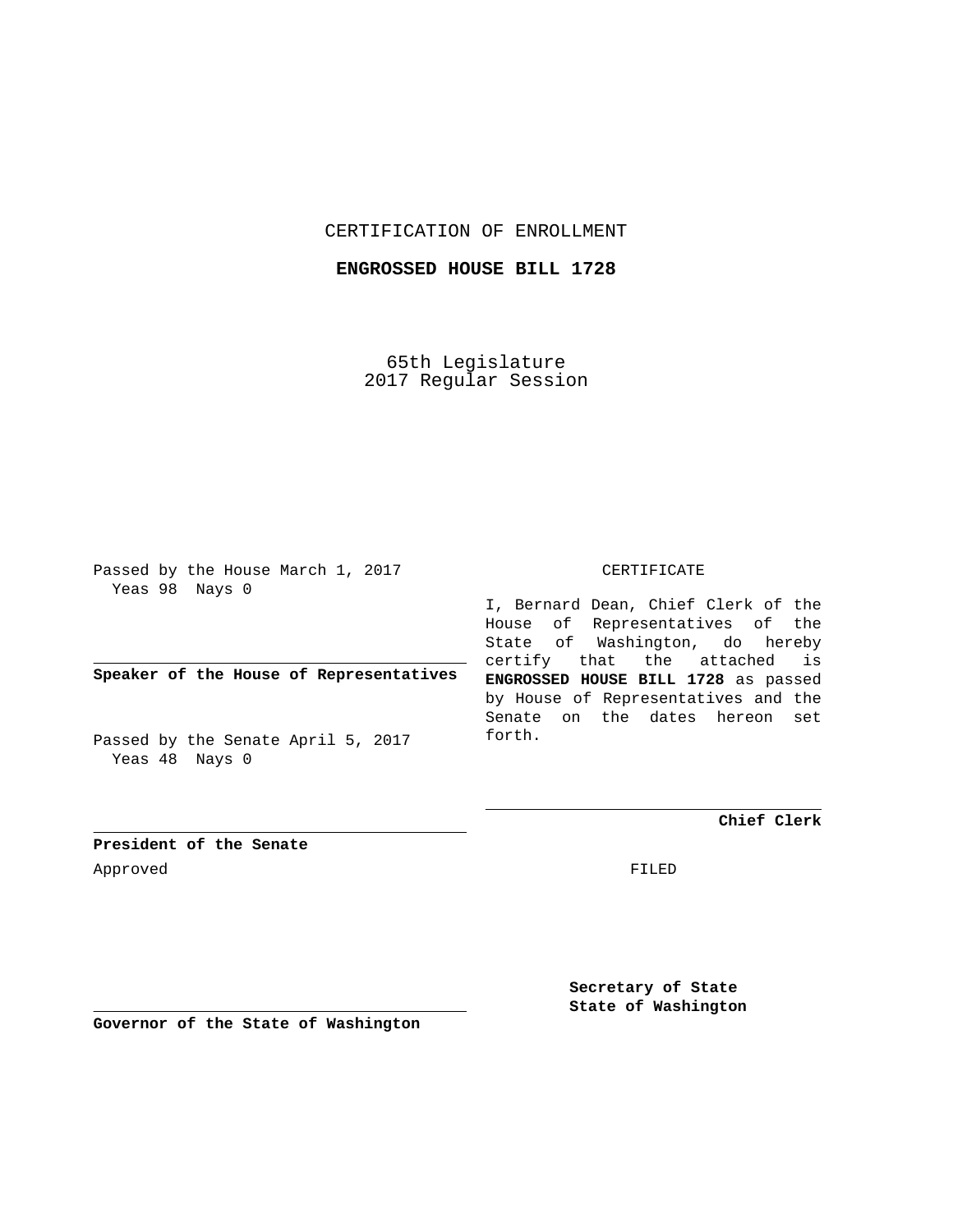## **ENGROSSED HOUSE BILL 1728**

Passed Legislature - 2017 Regular Session

**State of Washington 65th Legislature 2017 Regular Session**

**By** Representatives Sawyer, Smith, Caldier, Jinkins, Fey, Kloba, Ortiz-Self, Stanford, and Frame

Read first time 01/27/17. Referred to Committee on Judiciary.

 AN ACT Relating to protecting minors from sexual exploitation; amending RCW 10.27.170; adding a new chapter to Title 10 RCW; and 3 creating a new section.

BE IT ENACTED BY THE LEGISLATURE OF THE STATE OF WASHINGTON:

 NEW SECTION. **Sec. 1.** The legislature must continue to act to aid law enforcement in their efforts to prevent the unthinkable acts of sexual abuse of children and the horrendous social and emotional trauma experienced by victims of child pornography by expanding the tools available for law enforcement. The legislature finds that the expansion of the internet and computer-related technologies have led to a dramatic increase in the production and availability of child pornography by simplifying how it can be created, distributed, and collected. Between 2005 and 2009, the national center for missing and exploited children's child victim identification program has seen a four hundred thirty-two percent increase in child pornography films and files submitted for identification of the children depicted. The United States department of justice estimates that pornographers have recorded the abuse of more than one million children in the United States alone. Furthermore, there is a direct correlation between individuals who possess, download, and trade graphic images of child pornography and those who molest children. A well-known study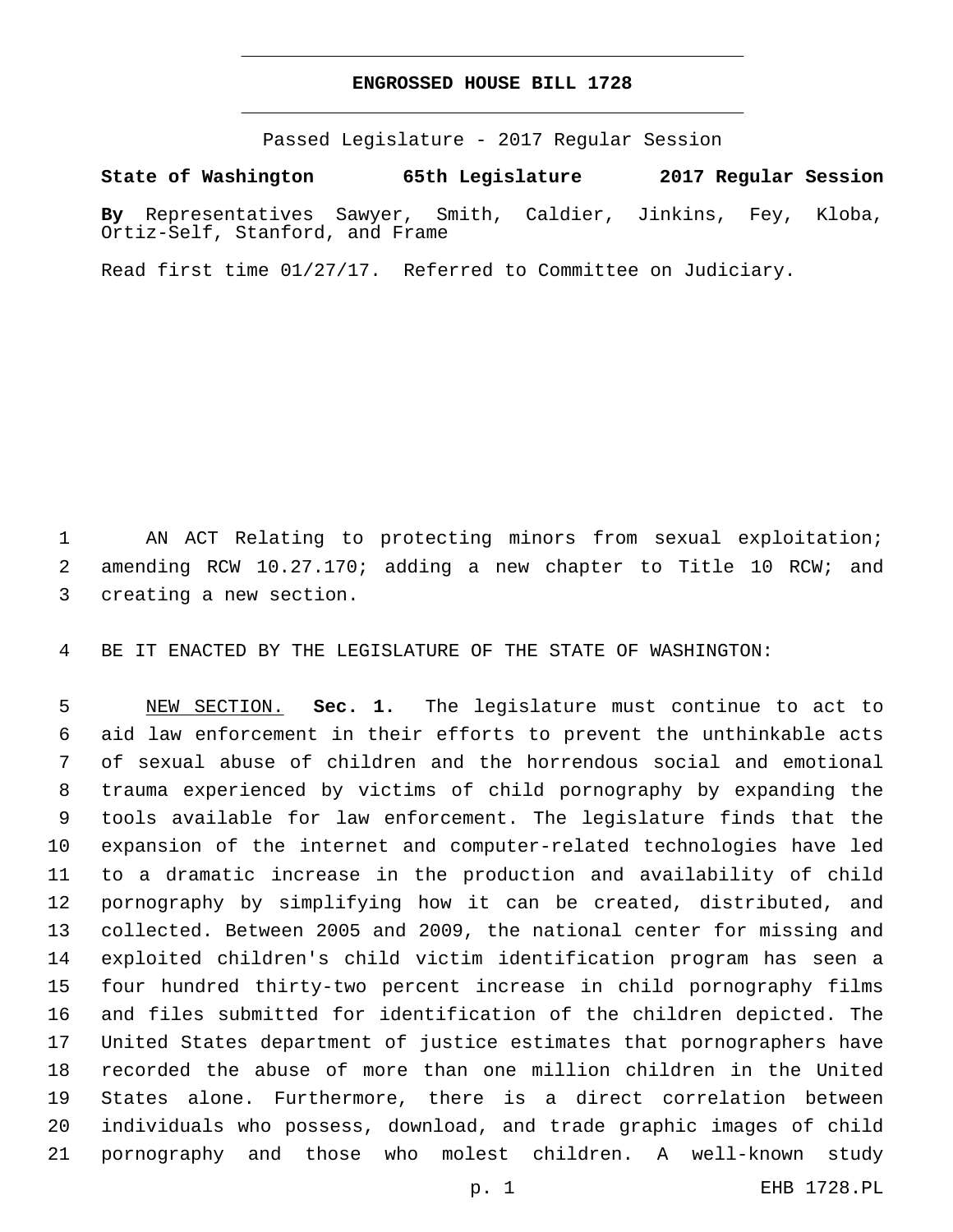conducted by crimes against children research center for the national center for missing and exploited children concluded that an estimated forty percent of those who possess child pornography have also directly victimized a child and fifteen percent have attempted to 5 entice a child over the internet.

 Victims of child pornography often experience severe and lasting harm from the permanent memorialization of the crimes committed against them. Child victims endure depression, withdrawal, anger, and other psychological disorders. Each and every time such an image is viewed, traded, printed, or downloaded, the child in that image is 11 victimized again.

 Investigators and prosecutors report serious challenges with combating child pornography because offenders can act anonymously on the internet. Investigators track the trading of child pornography by using internet protocol addresses, which are unique identifiers that each computer is assigned when it accesses the internet. Under federal law, if an internet service provider is presented with a subpoena and an internet protocol address by law enforcement, the provider must turn over the names and addresses of account holders matched to it. Access to such information allows investigators to efficiently evaluate investigative leads and determine whether to request a warrant for a specific internet user. The legislature finds that in investigations of child exploitation, the use of a special inquiry judge is the appropriate process for obtaining subpoenas for the production of records from electronic communications providers under a less than probable cause standard while maintaining judicial 27 oversight.

 NEW SECTION. **Sec. 2.** (1) In a criminal investigation of an offense involving the sexual exploitation of children under chapter 9.68A RCW, the prosecuting attorney shall use the special inquiry judge process established under chapter 10.27 RCW when the prosecuting attorney determines it is necessary to the investigation to subpoena a provider of electronic communication services or remote computing services to obtain records relevant to the investigation, including, but not limited to, records or information that provide the following subscriber or customer information: (a) Name and address; (b) local and long distance telephone connection records, or records of session times and durations; (c) length of service and types of service utilized; (d) telephone or instrument number or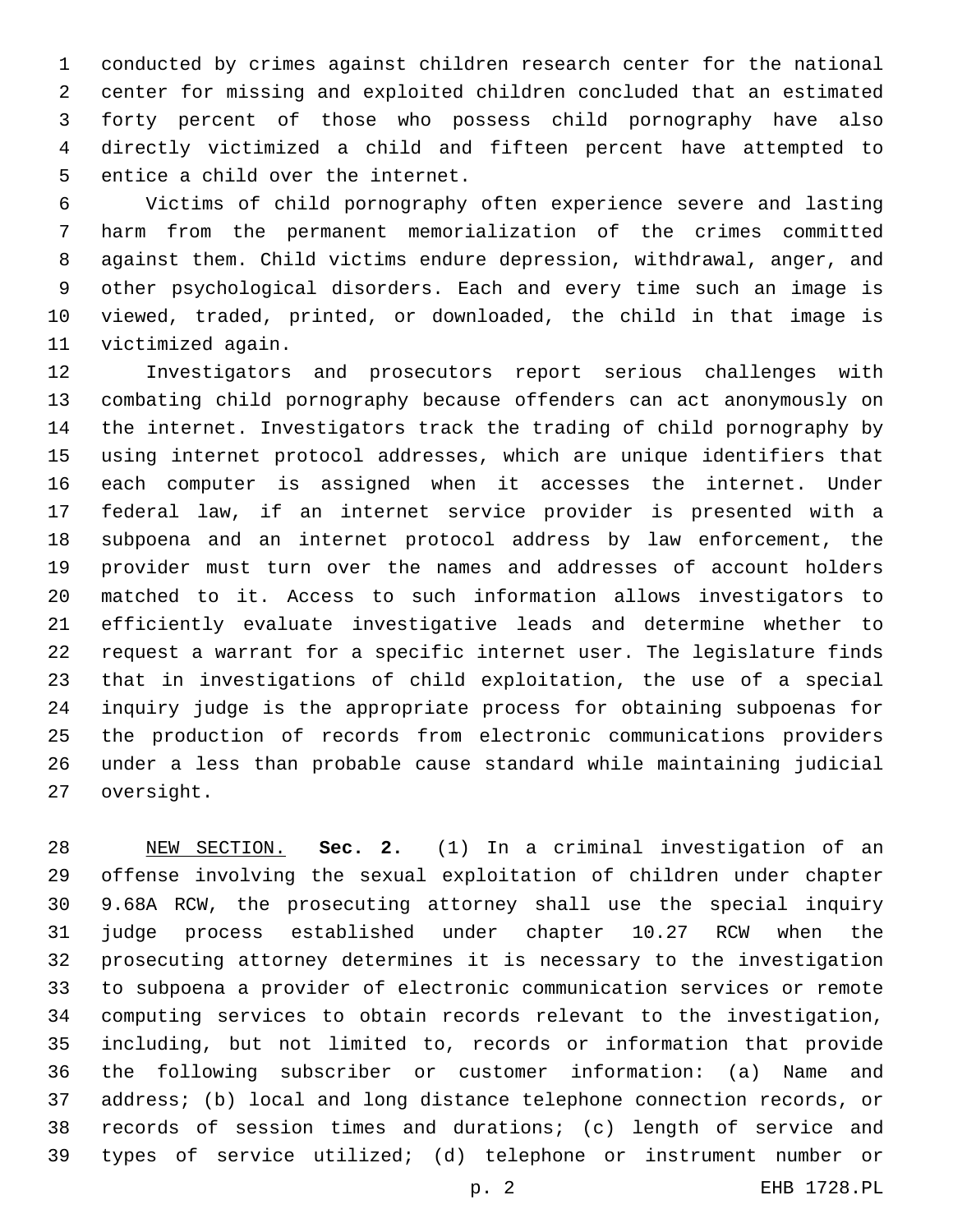other subscriber number or identity, including any temporarily assigned network address; and (e) means and source of payment for such service, including any credit card or bank account number.

 (2) A provider who receives a subpoena for records as provided under subsection (1) of this section may not disclose the existence of the subpoena to the subscribers or customers whose records or information are requested or released under the subpoena.

(3) For the purposes of this section:8

 (a) "Electronic communication service" means any service that provides to users the ability to send or receive wire or electronic 11 communications.

 (b) "Provider" means a provider of electronic communication 13 services or remote computing services.

 (c) "Remote computing service" means the provision to the public of computer storage or processing services by means of an electronic 16 communications system.

 **Sec. 3.** RCW 10.27.170 and 1971 ex.s. c 67 s 17 are each amended 18 to read as follows:

19 (1) When any public attorney, corporation counsel or city attorney has reason to suspect crime or corruption, within the jurisdiction of such attorney, and there is reason to believe that there are persons who may be able to give material testimony or provide material evidence concerning such suspected crime or corruption, such attorney may petition the judge designated as a special inquiry judge pursuant to RCW 10.27.050 for an order directed to such persons commanding them to appear at a designated time and place in said county and to then and there answer such questions concerning the suspected crime or corruption as the special inquiry judge may approve, or provide evidence as directed by the special 30 inquiry judge.

 (2) Upon petition of a prosecuting attorney for the establishment of a special inquiry judge proceeding in an investigation of sexual exploitation of children under section 2 of this act, the court shall 34 establish the special inquiry judge proceeding, if appropriate, as soon as practicable but no later than seventy-two hours after the filing of the petition.